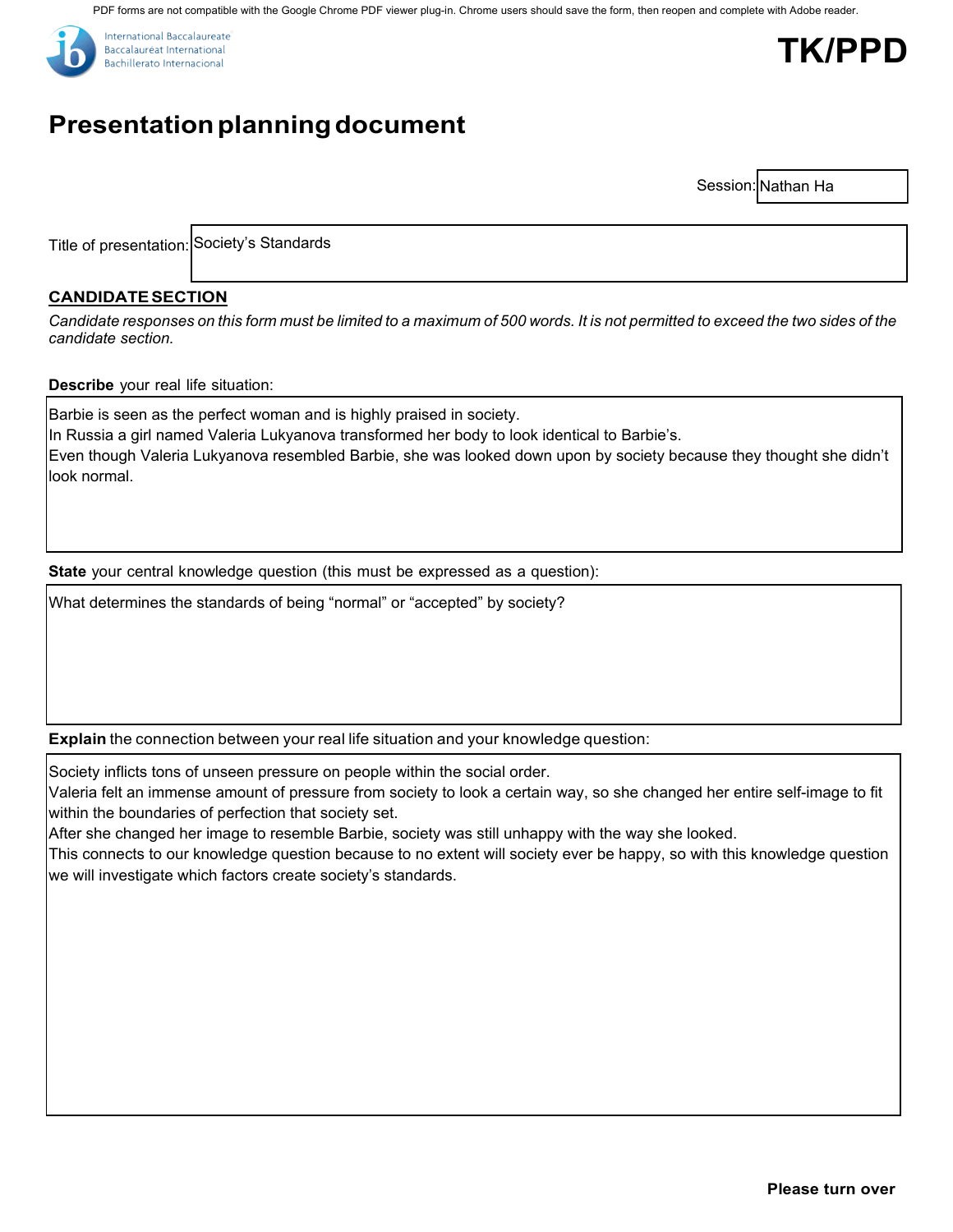**Outline** how you intend to develop your presentation, with respect to perspectives, subsidiary knowledge questions, arguments, etc. Responses below can be presented in continuous prose or as bullet points:

We will talk about our real-life situation and discuss the main knowledge question.

Real-life situation: Valeria Lukyanova

Knowledge question: What determines the standards of being "normal" or "accepted" by society?

Then we will answer three linking questions through different perspectives.

1. How is art used by society to persuade people to follow society's standards of normal?

Society uses art as manipulation and education.

2. How is natural sciences used to prove what is sexually "normal"?

Natural Sciences can help verify our observations with the use of inductivism, yet natural sciences can cause us to create hasty generalizations.

3. How does perception modify the roles people play in society?

Perception allows us to see all aspects of a problem, but sometimes our perception on a situation will change depending on how we experience it.

Finally, we will answer our main knowledge question in our conclusion:

Society determines its standards through the actions of those who are highly praised within the social order.

Yet nothing is ever enough to please society.

### **Show** how your conclusions have significance for your real life situation **and other real life situations**:

Through our conclusions we are able to distinguish the factors that determine society's standards.

We can see the methods society uses to establish their standards and identify their intentions.

It's significant to our real-life situation because by understanding society's intentions, we are able to find better tactics to deal with the aftermath society unleashes when we don't fit within their standards. For example, how Valeria received many rude comments and disapproving looks from society and those within the social order.

Our conclusions may also help guide us to find ways to accomplish world peace and deal with peoples insecurities which is inflicted upon them by society.